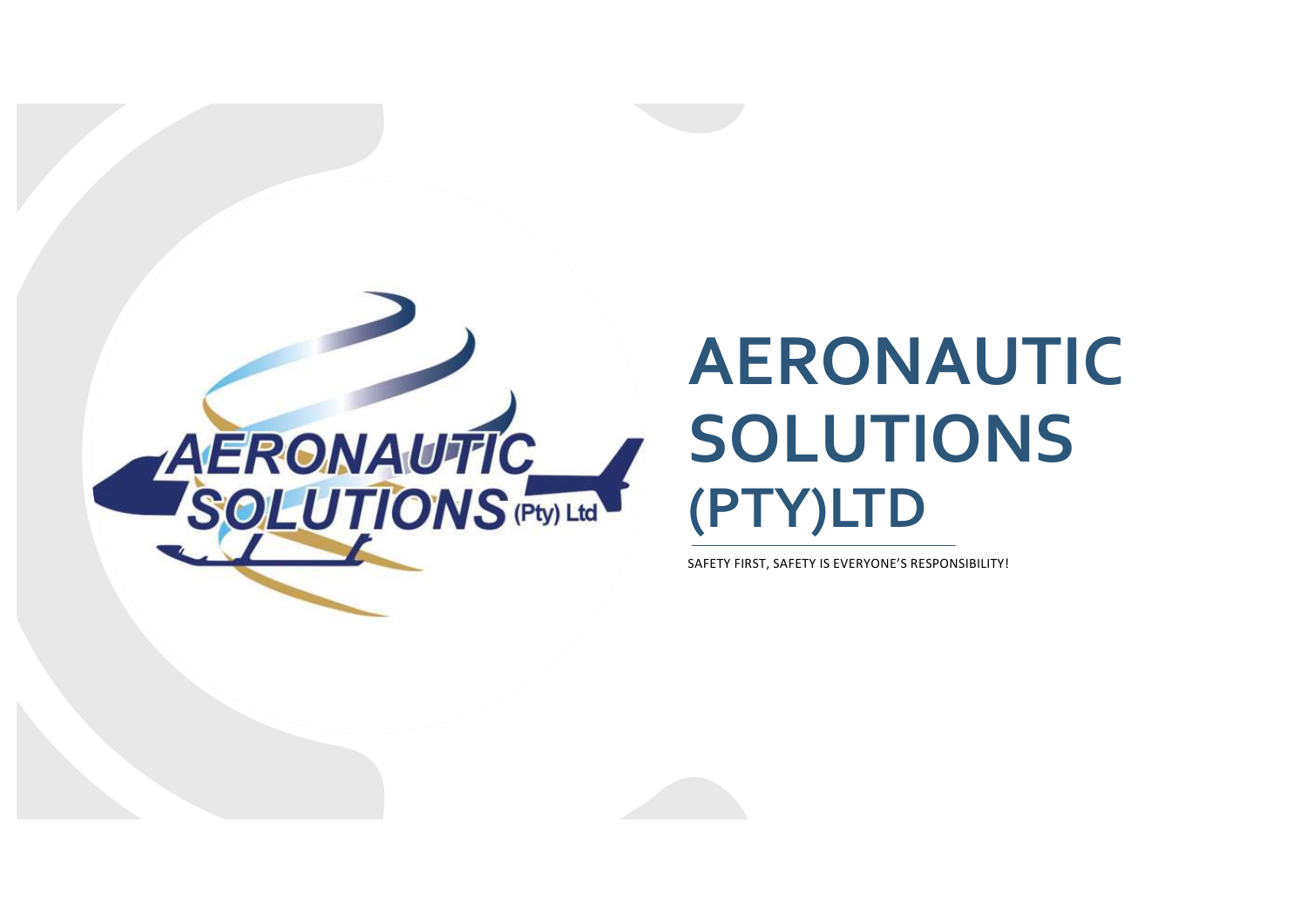# **COMPANYVISION**

**Aeronautic Solutions is dedicated to bring the customer a SAFE and Professional helicopter service in the aviation industry. We constantly strive to grow our business while being innovative in looking for new ways to operate more safely, more efficiently and more competitively.**

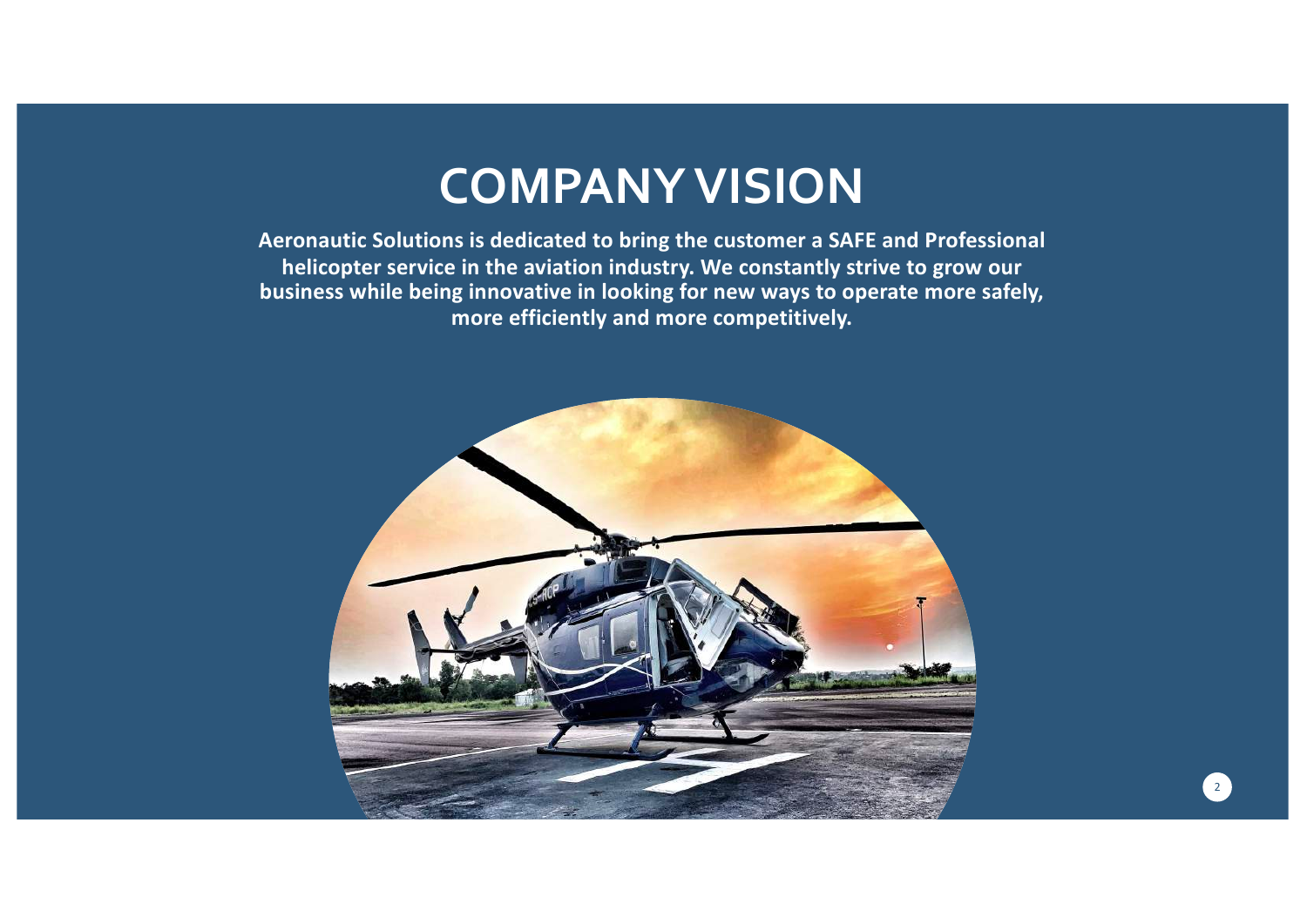# **ABOUT U S**

What started in 200 2 as a dream in a small hanger with a container as offices, has today grown into a major operation in Johannesburg, South Africa. Today we provide our clients with a state of the art facility that we have just completed with our own registered helistop (hopefully in the future convert it to a heliport) and a variety of single and multi engine aircraft to meet their diverse requirements .

Aeronautic Solution s is a well -established, family owned and managed helicopter charter company that has provided SAFE and RELIABLE helicopter-related services to South Africa and African markets for the last 1 9 years .

We are really proud of the product we can deliver and our telephone is manned 24/7. We have done work in almost every African country, Madagascar, Gough Island and the SA Agulhas II. We specialise in the transport of valuable assets, Utility work, Transport of VVIP, but that is only the tip of the iceberg of our capabilities and services.

We are also proud to be associated with MSF(Doctor without Borders)helping out with humanitarian aid and environmental aid to RSPB and Rhino 911.



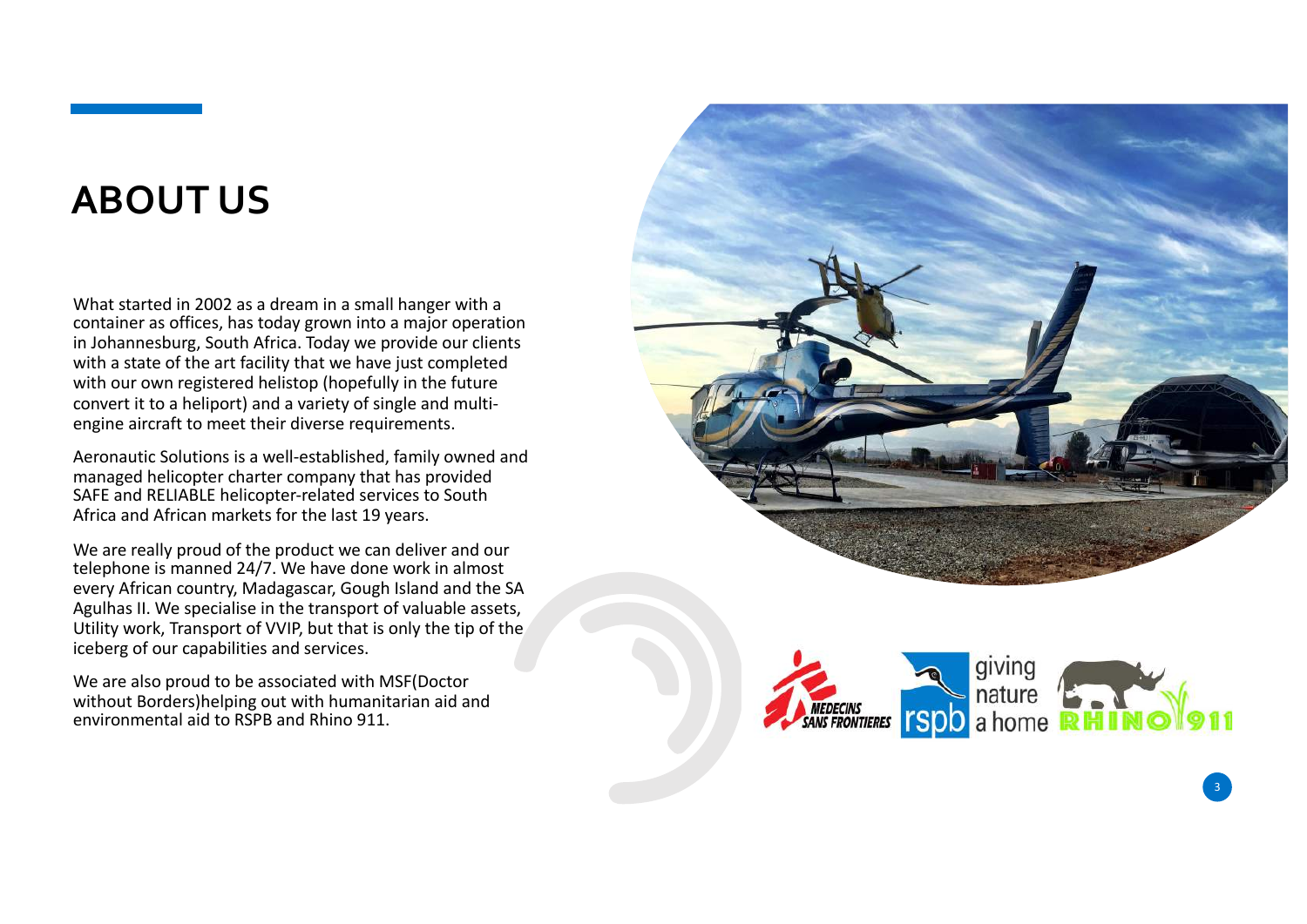#### **SERVICES**



#### **CHARTER**

Aeronautic Solutions Charter will customise a solution to fit your specifications, whether it be a scenic flight, executive charter, corporate day trip. We have a wellequipped and diverse fleet offering, and can source aircraft to suit any requirement. We will ensure that customers receive safe and efficient service and contact persons available 24 hours of the day.



#### **CONTRACT**

Aeronautic Solutions have experience in carrying out utility operations across length and breadth of the continent. We have worked extensively with general contractors and builders in helping them erect towers, position materials, lay fencing, repair infrastructure and shift massive structures with great precision and efficiency. We do all of this with minimum impact on the surrounding environment.



#### **AMO**

Aeronautic Solutions Maintenance is a South African Civil Aviation approved Aviation Maintenance Organisation. We are very proud of our inhouse maintenance as we can always be sure our helicopters get the best care and OEM parts. Located at our Hanger facilities. Aeronautic Solutions Maintenance can offer third party maintenance on various Airbus

#### **ATO**

Aeronautic Solutions a South African Civil Aviation Authority approved Aviation Training Organisation. We specialise solely in Advanced Operational Training for the commercial sector and can tailor a training program to suit your operation's specific needs.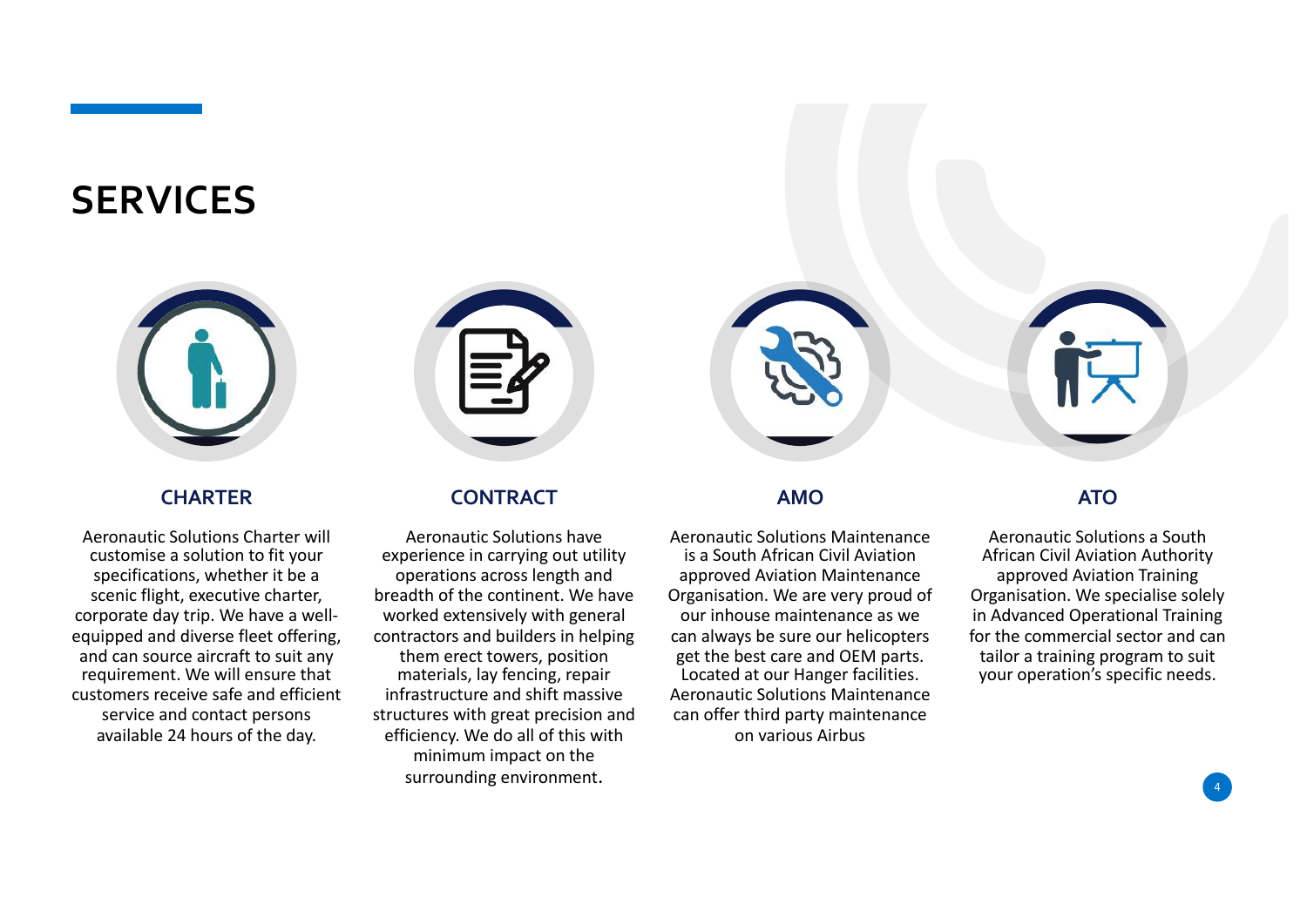# **SPECIALISED SERVICES**

- Personal, Private & Executive Charter
- Airport Transfers
- Scenic Flights
- Photographic Flights
- Cargo and Precious Goods Transfer
- Event Promotion and Team Building
- Security and Surveillance Services
- External Cargo Operations
- Conservation work
- Powerline inspection
- Agricultural
- Wildlife darting and capturing
- Aircraft management services
- Humanitarian aid

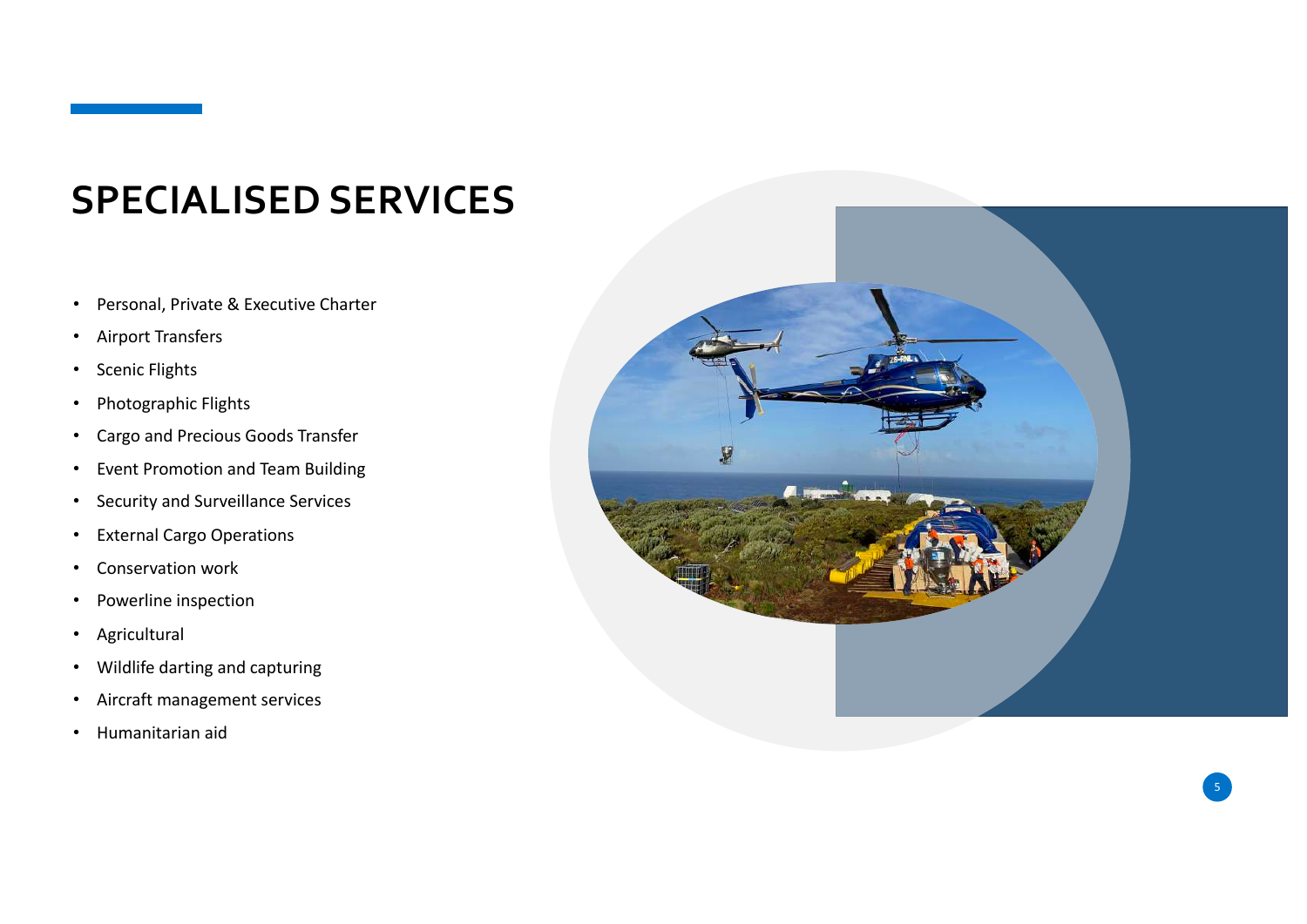

The MBB BK 117 is a twin-engined medium utility–transport helicopter. It is also used for a diverse range of operations, such as aerial crane and sling work, security sector, and charter, and is exceptional as an air ambulance and search and rescue platform.





#### **General characteristics**

**Crew:** 1

**Capacity:** up to 10 passengers

**Empty weight:** 1,727 kg (3,807 lb)

**Max takeoff weight:** 3,350 kg (7,385 lb)

**Fuel capacity:** 697 L (183 US Gallons, 153 Imp Gallons) internal fuel

**Powerplant:** 2 × Lycoming LTS 101-850B-2 Turbochaft, 850hp each

**Maximum speed:** <sup>250</sup> km/h (160 mph, 130 kn) at sea level

**Range:** 541 km (336 mi, 292 nmi)

**Hover Ceiling:** 3,565 m (11,700 ft) (in ground effect)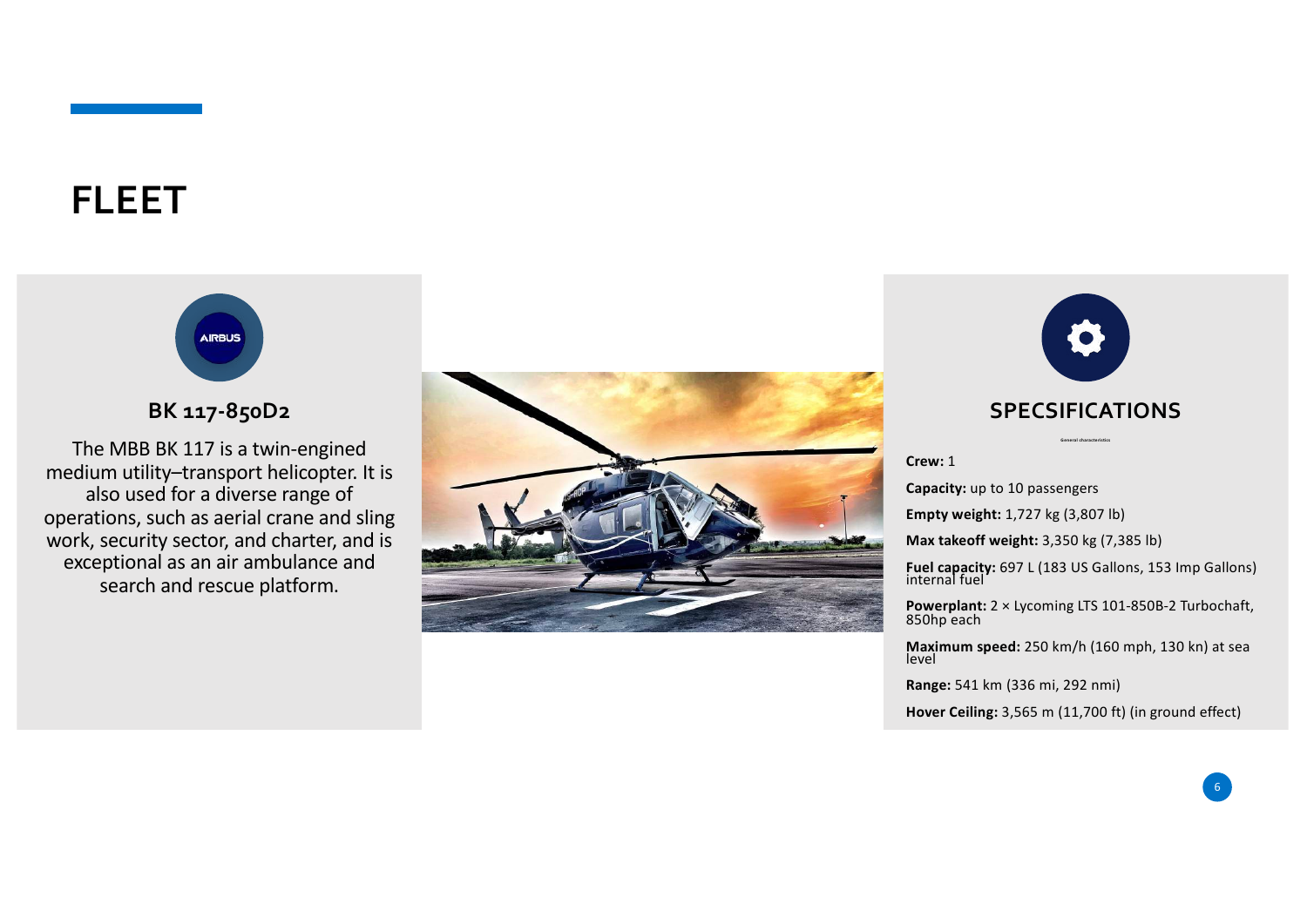

The AS350/H125 outclasses all other single-engine helicopters for performance, versatility, low maintenance, and low acquisition costs, while excelling in high and hot and extreme environments. It is a member of Airbus' Ecureuil family, which has accumulated almost 36 million flight hours worldwide.





**Crew:** 1

**Capacity:** 5 pax **Empty weight:** 1,174 kg (2,588 lb) **Max takeoff weight:** 2,250 kg (4,960 lb) **Powerplant:** 1 × Turbomeca Arriel 2b turboshaft engine, 632 kW (848 hp) **Cruise speed:** 245 km/h (152 mph, 132 kn) **Range:** 662 km (411 mi, 357 nmi) **Endurance:** 3 hours

**Service ceiling:** 4,600 m (15,100 ft)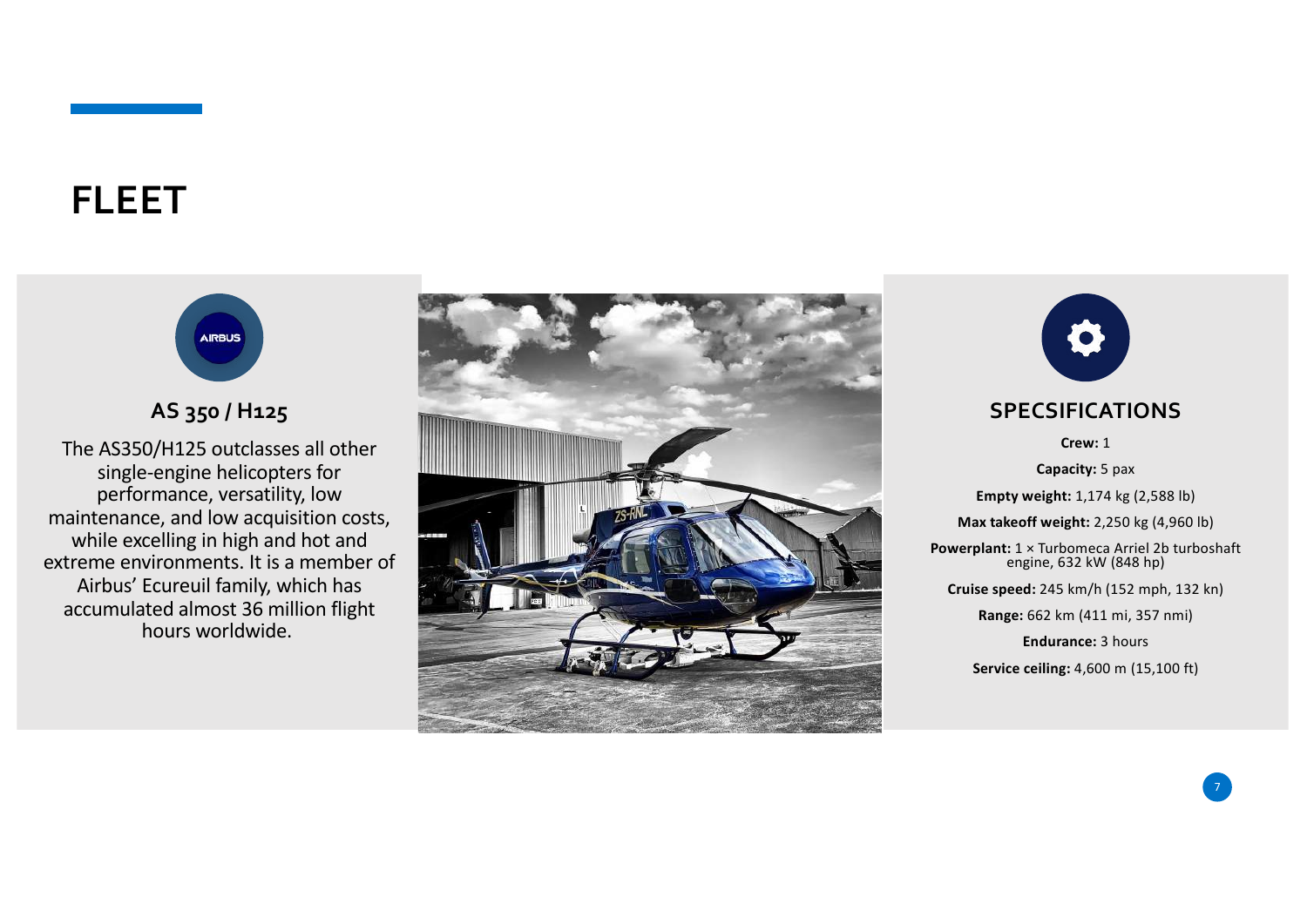

The MD500E helicopter delivers the highest speed, payload and productivity in its class. With a five-bladed main rotor and Single turbine engine, the MD 500E offers unparalleled versatility for the broadest range of customer-defined missions.



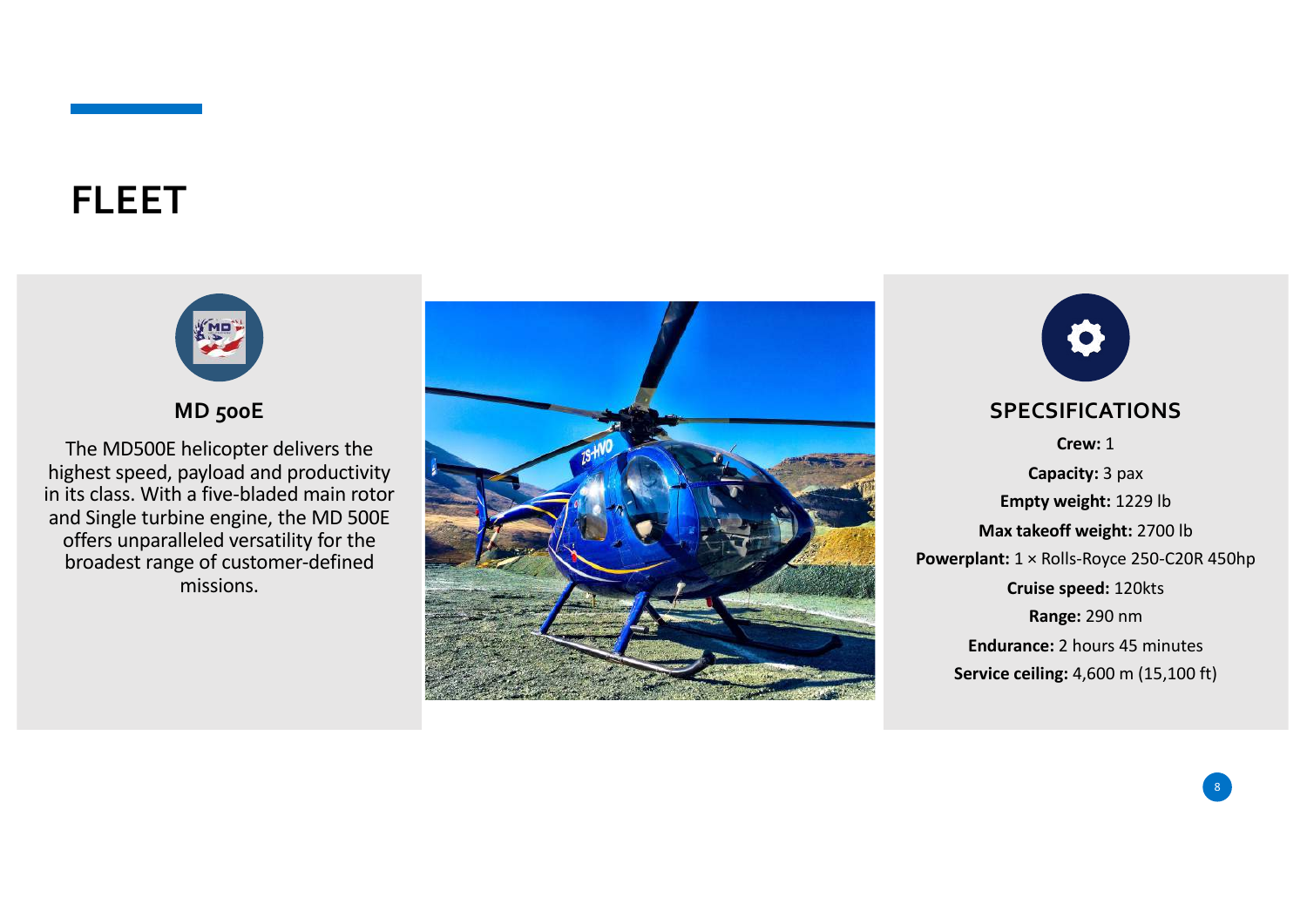

The Eurocopter EC130 (now Airbus Helicopters H130) is a single engine light utility helicopter developed from the earlier Eurocopter AS 350 Ecureuil , one of the primary changes from which was the adoption of a Fenestron anti-torque device in place of a conventional tail rotor.





**Crew:** 1

**Capacity:** 6 passengers (2 at front and four in the rear)

**Empty weight:** 1,377 kg (3,036 lb)

**Max takeoff weight:** 2,427 kg (5,351 lb)

**Fuel capacity:** 540 l (140 US gal; 120 imp gal)

**Powerplant:** 1 × Turbomeca Arriel 2B1 Turboshaft engine, 632 kW (848 hp)

**Cruise speed:** 240 km/h (150 mph, 130 kn)

**Range:** 610 km (380 mi, 330 nmi)

**Service ceiling:** 7,010 m (23,000 ft) max permitted in cruise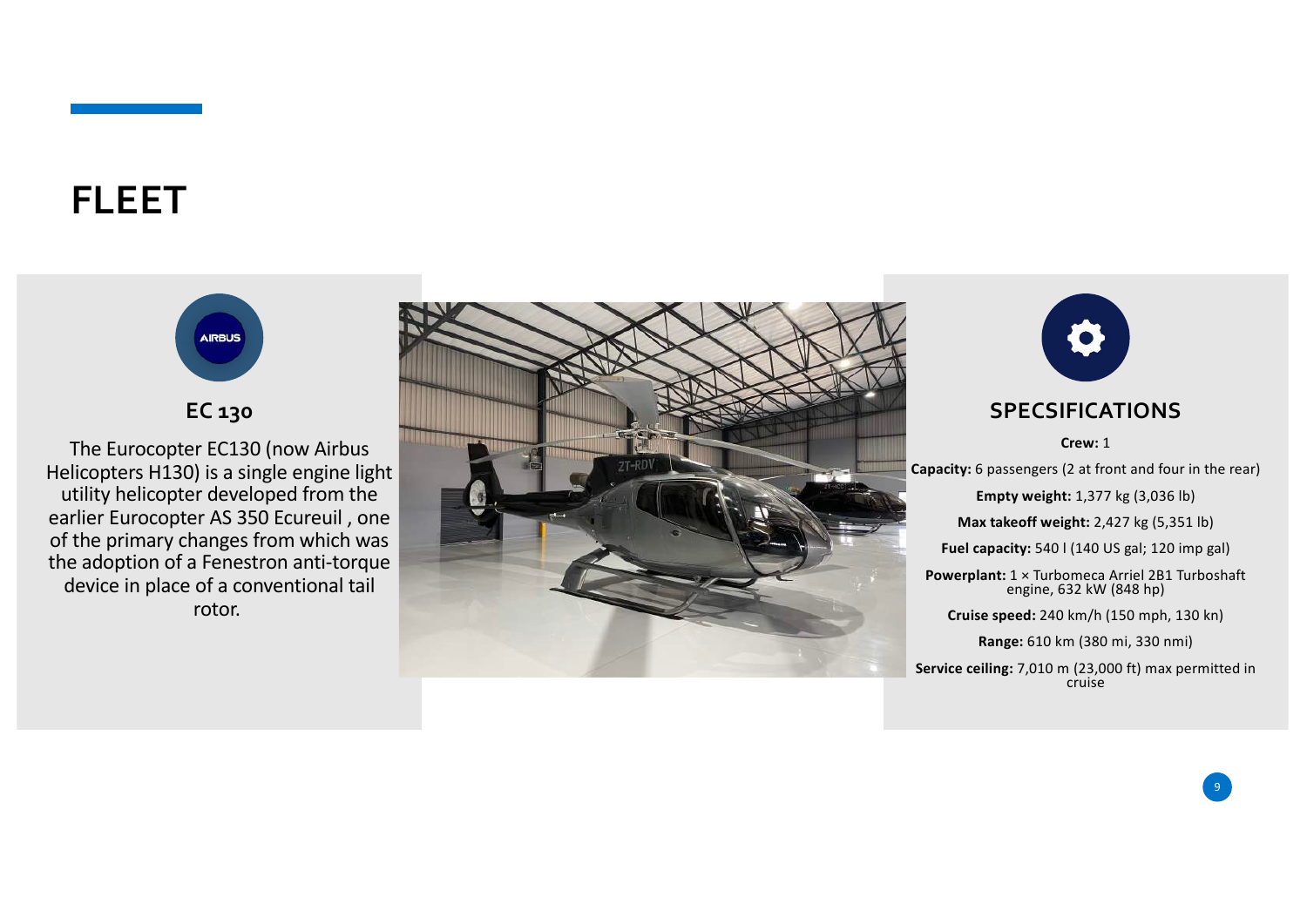## **FACILITY**







 $10<sup>10</sup>$ 



Aeronautic Solutions (PTY) LTD Limeroc Business Park Knoppieslaagte 385, Centurion Eagles Creeks Aerdrome South Africa